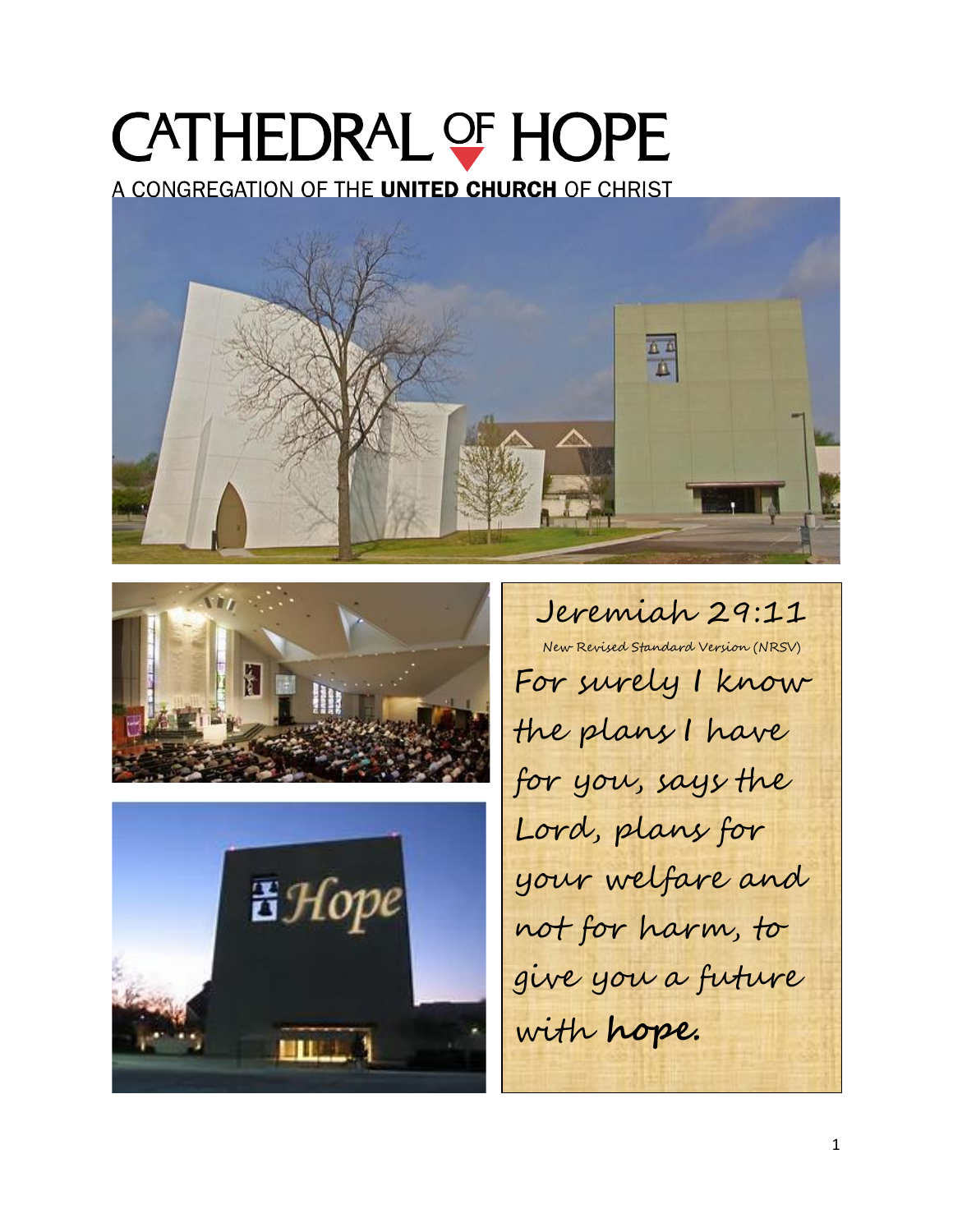## **Bylaws of Cathedral of Hope, United Church of Christ**

Revised at the July 26, 2014 Congregational Meeting Revised at the January 17, 2015 Congregational Meeting Revised at the March 12, 2016 Congregational Meeting Revised at the March 11, 2017 Congregational Meeting Revised by the Board of Stewards November 27, 2017. Revised at the March 17, 2018 Congregational Meeting. Revised at the March 9, 2019 Congregational Meeting. Revised at the March 12, 2022 Congregational Meeting.

## CATHEDRAL OF HOPE, INC.

## **PREAMBLE**

Called into being by the God of Jesus Christ and guided by the Holy Spirit, this part of the Body of Christ called the Cathedral of Hope shall be a progressive, inclusive community of faith created to provide a place for people to worship God, serve God and humanity, and grow in faith.

#### I. NAME

The name of the church shall be Cathedral of Hope, Inc. (the "Church").

#### II. PURPOSE

A. Purpose – The Church shall be progressive, inclusive community whose purpose is to provide a place to:

1. Worship – share in the worship of God in the congregational Christian tradition of the United Church of Christ;

2. Serve – perform outreach, service and charitable work; and

3. Spiritual Growth – receive education in the science and philosophy of theology and kindred subjects for the propagation of the teachings and philosophy of the Christian faith.

B. Administration – The Church shall do things necessary and compatible with the work and labor of a religious body, including, but not limited to:

1. Receive Assets – donations and contributions of money and other assets.

2. Hold Title – The Church may:

a) hold title to real and personal property of any kind;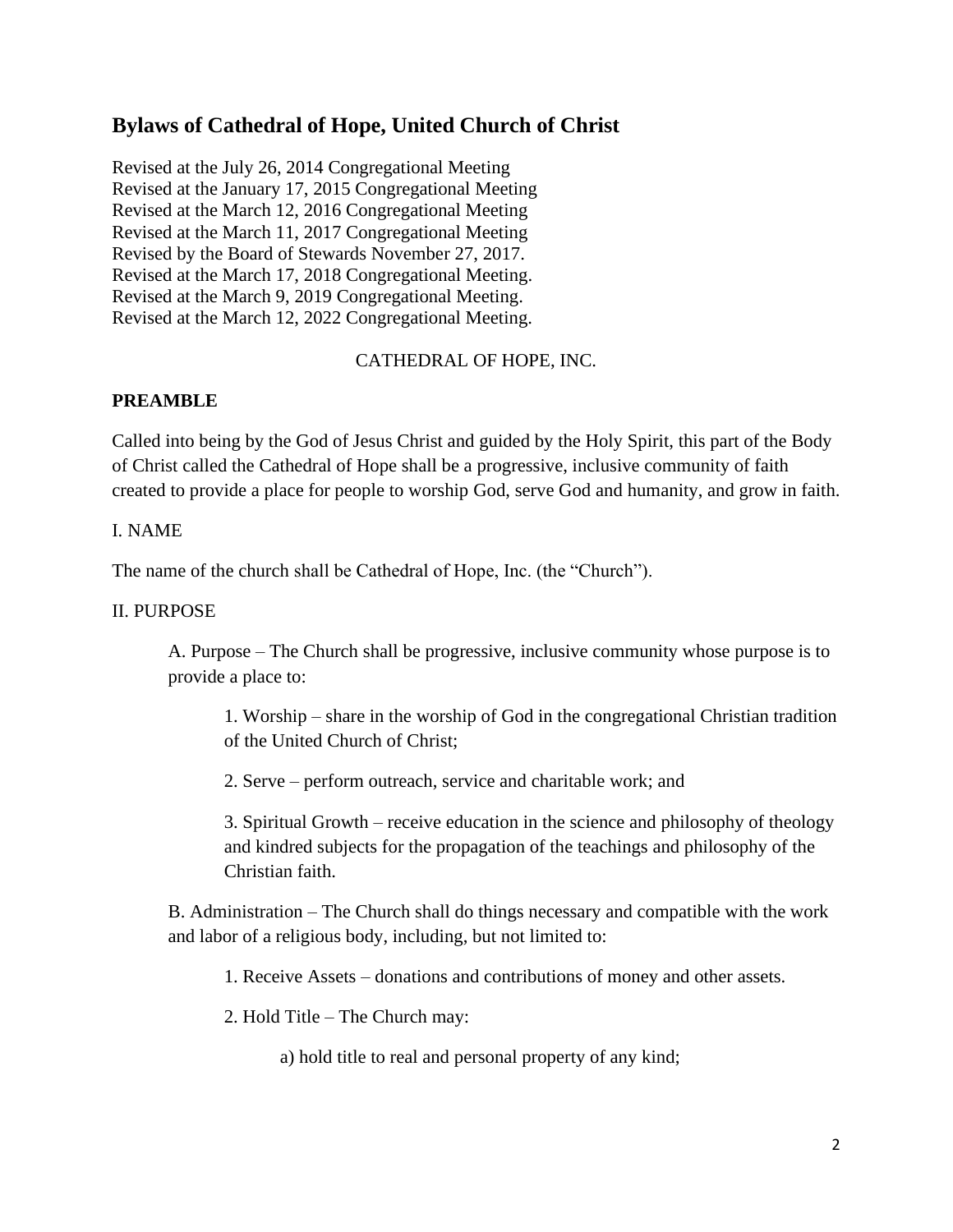b) lease, purchase, maintain, mortgage and sell real and personal property of any kind;

c.) collect income, as the Church may consider necessary, convenient, expedient or useful for conducting religious and charitable work; and

d) do all things allowed under the Articles of Incorporation (1991).

#### III. AFFILIATION

A. On October 28, 2006, the Church became affiliated with the North Texas Association of the South Central Conference of the United Church of Christ.

B. Disaffiliation – A decision to disaffiliate from a denomination shall follow the requirements set forth by the denomination. In the absence of specific denomination requirements, disaffiliation shall require a two-thirds majority of votes cast by *active* Members at a Congregational Meeting called for the purpose of disaffiliation.

C. The Church may, at any time, but not for the purpose of belonging to more than one denomination, elect to affiliate with another denomination provided that the following requirements are met:

1. Affiliation – A decision to affiliate with a denomination shall require a twothirds majority of votes cast by active members at a Congregational Meeting called for the purpose of affiliation.

2. Mutual Agreement – The denomination and the Church shall have a mutual agreement, as determined by the Board of Stewards, regarding their respective rights and obligations in connection with the affiliation.

## IV. MEMBERS

A. Membership – Membership in the Church means an individual has come to a point in their faith journey where they are ready to make commitments to spiritual growth to both oneself and the wider church body.

1. Criteria – Individuals may become members of the Church by participating in a membership education class and making a covenant with the Church. The Senior Pastor may waive these criteria for individuals on a case-by-case basis.

2. Residence or Domicile – No distinction shall be made between members in regard to place of residence or domicile.

3. Membership List – A membership list, of active members, shall be maintained by the Church staff, who shall report changes quarterly to the Board of Stewards.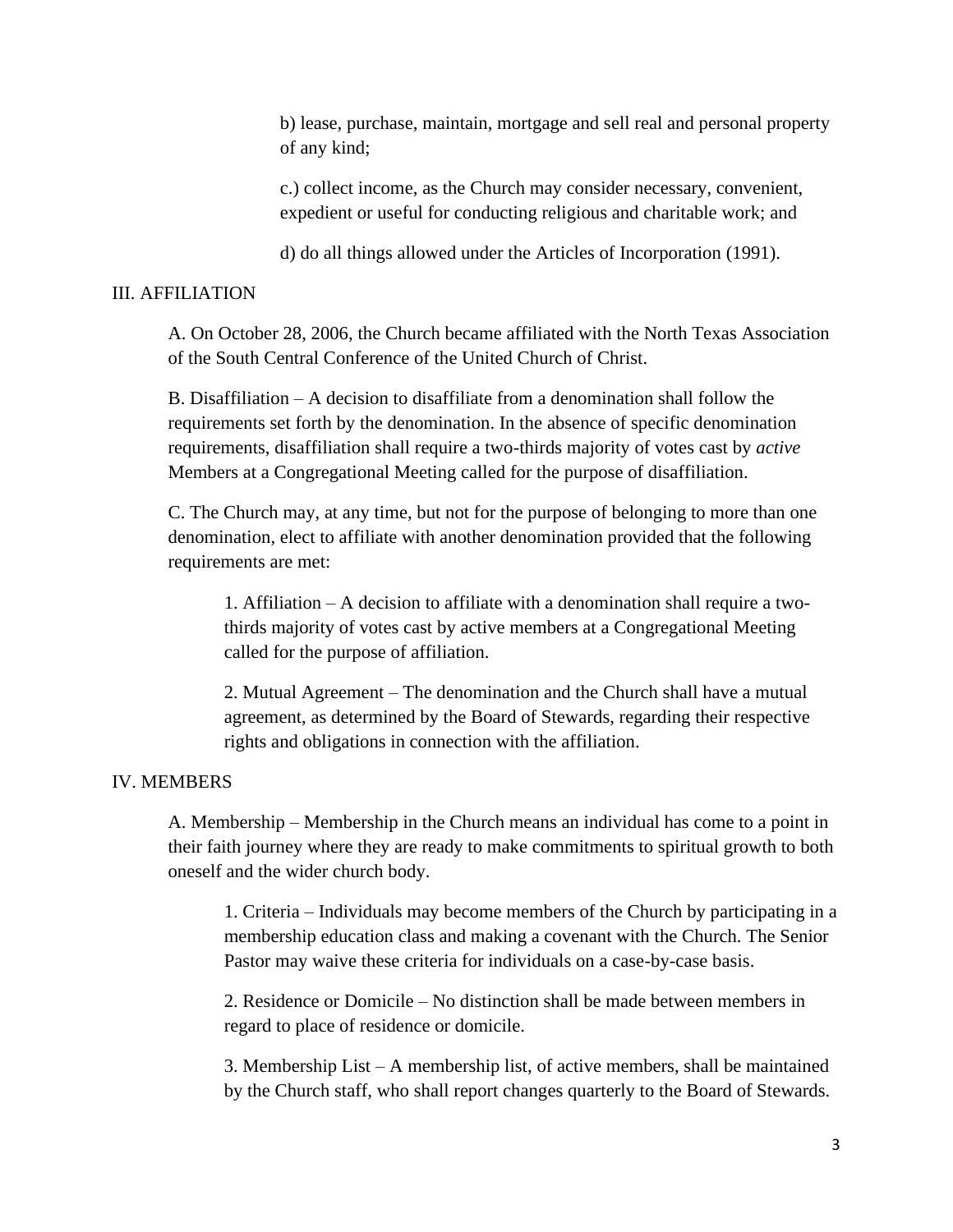The Church staff shall review the membership list in the first month of the Church's fiscal year and make updates as necessary.

4. Voting – Subject to the provisions of these Bylaws, only *active* members of the Church shall be eligible to vote at a Congregational Meeting.

B. Inactive Members – Members who for a period of one year have not participated in church activities or contributed to its support, may by action of the Board of Stewards, be declared inactive. While inactive, they shall not be counted as members and shall not be eligible to vote. Persons who are inactive may request reinstatement as members and be granted such by the Board of Stewards.

C. Dual Membership – Membership in the Church shall not preclude membership in another church except if the other church is in the United Church of Christ denomination.

D. Resignation – A member of the Church may resign by submitting a resignation in writing to the Church.

E. Discipline of Members of the Church – The Church shall not condone conduct unbecoming a Member of the Church. For just cause, the status of any member of the Church may be suspended, revoked or reinstated at any time by a majority vote of the Board of Stewards.

F. Right to Appeal Disciplinary Action – Disciplinary action by the Board of Stewards to revoke the status of any member of the Church may be appealed as follows:

1. Request for Appeal – The individual who was the subject of the action may request an appeal by submitting a request to the Secretary of the Board of Stewards within 30 calendar days following the date when the action was taken.

2. Consideration of Appeal – The Board of Stewards shall consider the appeal and render a final decision. If requested by the appellant, the Board of Stewards meeting shall be closed to all other Church members.

## V. CONGREGATION

A. Governance – Governance of the Church shall be vested in its congregation, which has the right to control in all respects the Church's activities, subject to these Bylaws and the Church's Articles of Incorporation.

B. Annual Congregational Meeting – The Annual Congregational Meeting shall be held by the end of the third month following the end of the Church's fiscal year. The time and place of the meeting shall be determined by the Board of Stewards.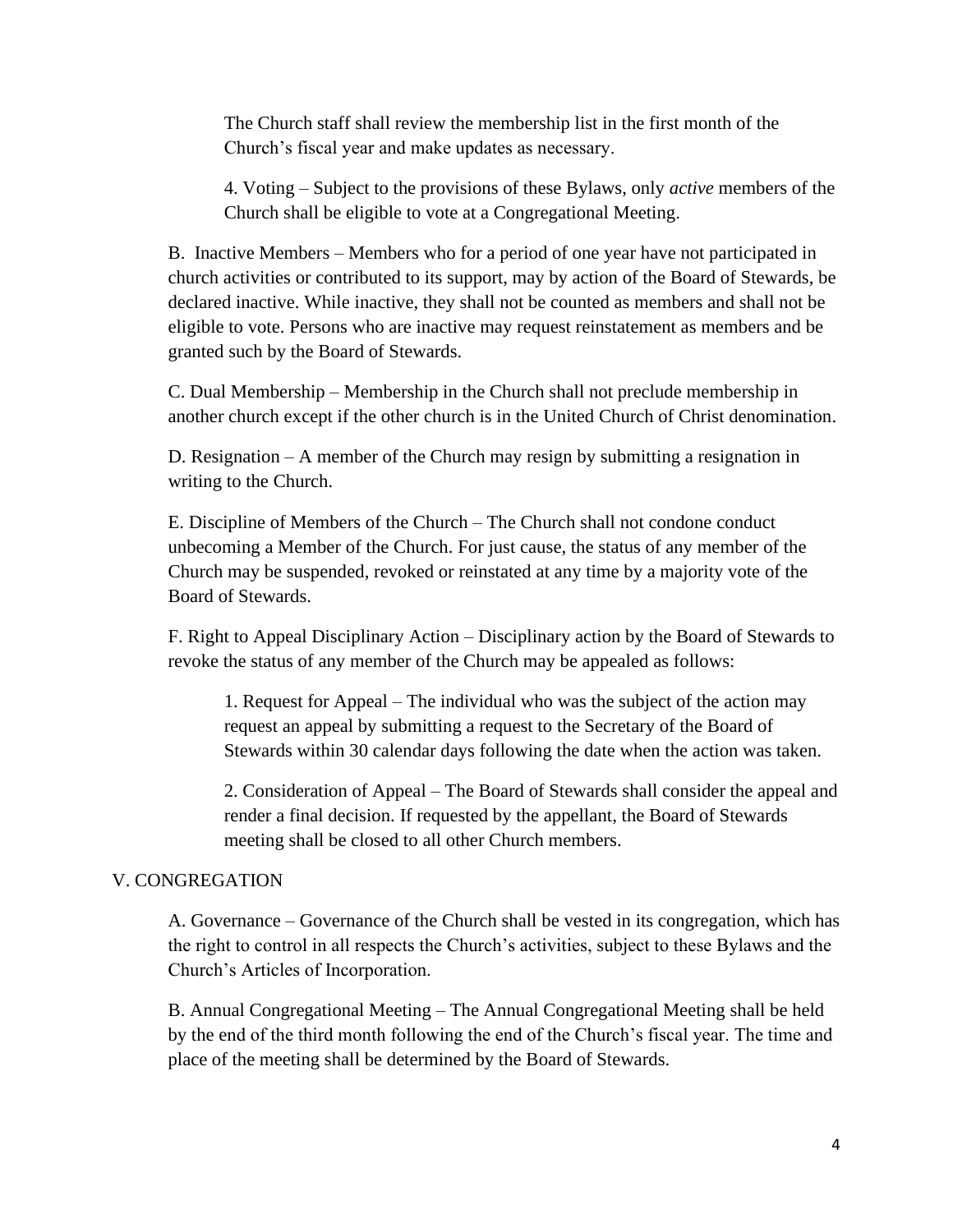C. Special Congregational Meetings – In addition to the Annual Congregational Meeting, Special Congregational Meetings may be called.

1. Calling a Special Meeting – A Special Congregational Meeting may be called either by the Board of Stewards, or by a petition signed by at least five percent (5%) of members eligible to vote and submitted to the Secretary of the Board. The Secretary of the Board shall have 10 business days to validate and announce the results. Upon the validation of the petition the meeting must be conducted no later than 60 calendar days from the date the petition was originally delivered.

2. Purpose – The nature and purpose of a Special Congregational Meeting shall be explained in the meeting announcements and included in the meeting agenda.

D. Notification – The Board of Stewards shall ensure that members are notified of a Congregational Meeting and provided a preliminary agenda at least 14 calendar days in advance by announcements at worship services, in the Church's Sunday bulletin and on the home page of the Church's website, if available.

E. Agenda – The agenda for a Congregational Meeting shall be determined by the Board of Stewards, with input from other governing and advisory bodies and members of the Church. The agenda for the Annual Congregational Meeting shall include election of the Board of Stewards, presentation of financial reports, and other reports from the Board of Stewards.

F. Quorum – In order to transact business, at least 200 or ten percent (whichever is greater) of members eligible to vote shall be present. Absentee ballots received prior to the Annual Congregational Meeting count towards the quorum required for the meeting. At least 14 calendar days prior to any announced Congregational Meeting, the church staff shall prepare a current list of all members eligible to vote and shall ensure that said list is available at the Congregational Meeting.

G. Voting Procedures – Voting by written ballot shall be the usual voting procedure, unless determined otherwise by the Board of Stewards

1. Affirmative Vote – Unless otherwise stipulated by the Bylaws, an item shall be approved by a majority of the votes cast by members eligible to vote*.*

2. Any ballot initiative of a financial nature greater than one-fourth (1/4) of the Church's annual budget must receive an affirmative vote equal or greater than two-thirds (2/3) of the votes cast.

3. Absentee Voting – The Board of Stewards may adopt procedures for absentee voting. Voting by proxy shall not be allowed.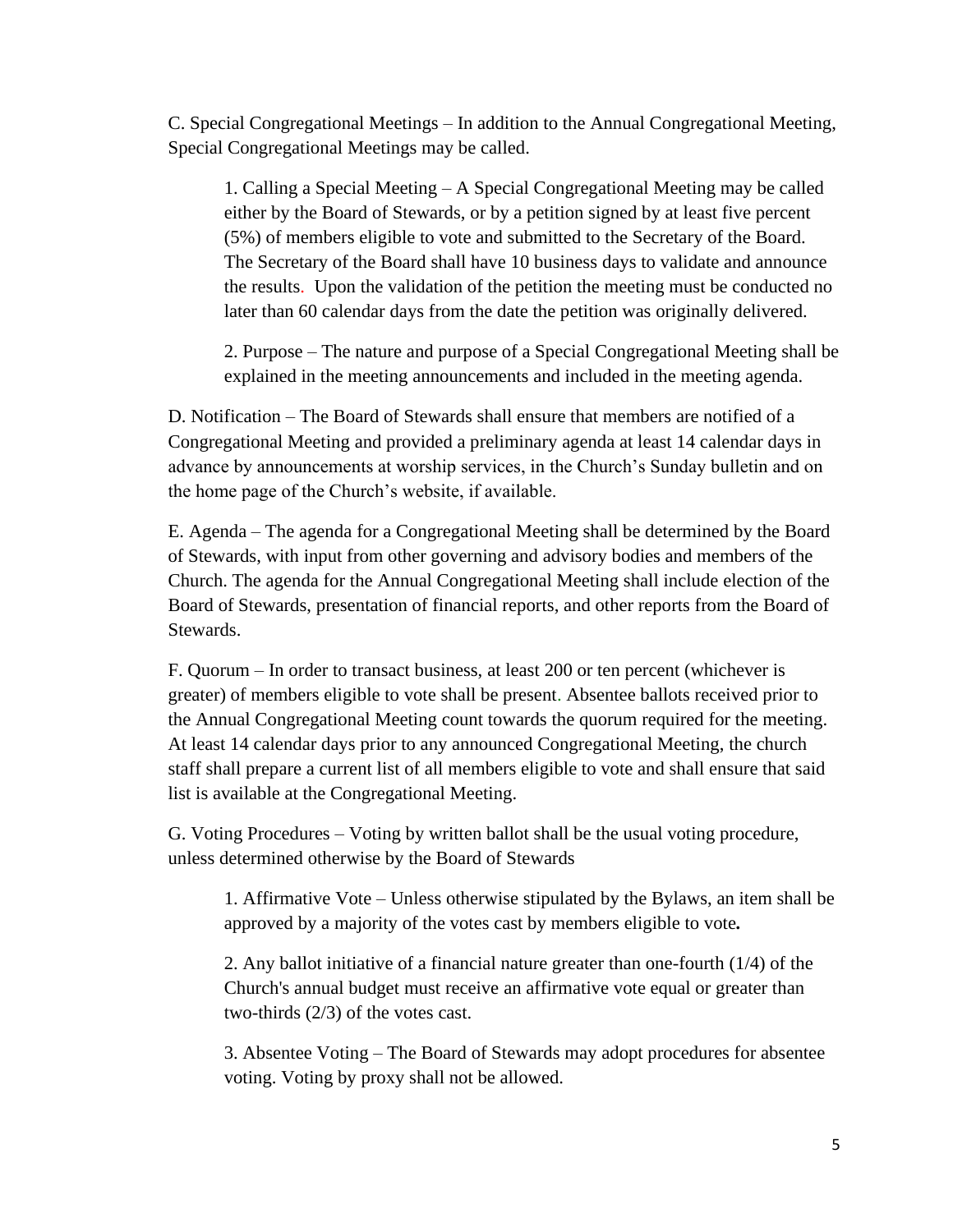#### VI. GOVERNING BODY

A. Name – The Board of Stewards

B. Responsibilities – The Board of Stewards govern the Church in accordance with the Bylaws, which are subject to approval by the congregation. The Board of Stewards shall have charge over matters pertaining to the Bylaws and legal organization documents, property, risk management, strategic planning and financial activities. The Board of Stewards shall be responsible for collecting and disbursing funds, maintaining adequate records and making timely reports to the congregation.

C. Composition – There shall be nine elected members of the Board of Stewards.

D. Qualifications – Any member age 18 years or older who has been a member for at least one year prior to the Congregational Annual Meeting and who applies for election or appointment to the Board of Stewards, shall be considered during the nomination process as further defined by the Board of Stewards, unless conflicted as described in the paragraph of this Section Entitled "Conflict of Interest."

E. Conflict of Interest – The following individuals shall not be eligible to serve on the Board of Stewards:

1. Anyone who is a current Church employee or under contract to the Church;

2. Anyone who is ordained clergy or currently is officially in the process of seeking ordination within their denomination; or anyone who has or is officially seeking ecclesiastical authorization (ordination, licensure for ministry or commissioning) within the United Church of Christ, and

3. Anyone who is a spouse or family member of, or in a committed relationship with a current member of the Board of Stewards or current Church employee.

F. Election – Members of the Board of Stewards shall be elected at the Annual Congregational Meeting. These individuals, unless they are removed or resign, serve until their successors are elected.

G. Term – The term of office for an elected member of the Board of Stewards shall be three years. The terms shall be served on a staggered basis, with one-third of the elected members being elected annually. No elected member shall be allowed to serve more than two full consecutive terms. A member of the Board of Stewards appointed to fulfill a partial term shall be eligible for two full consecutive terms. After three years off the Board of Stewards, a former elected member shall be eligible to be elected to two consecutive terms.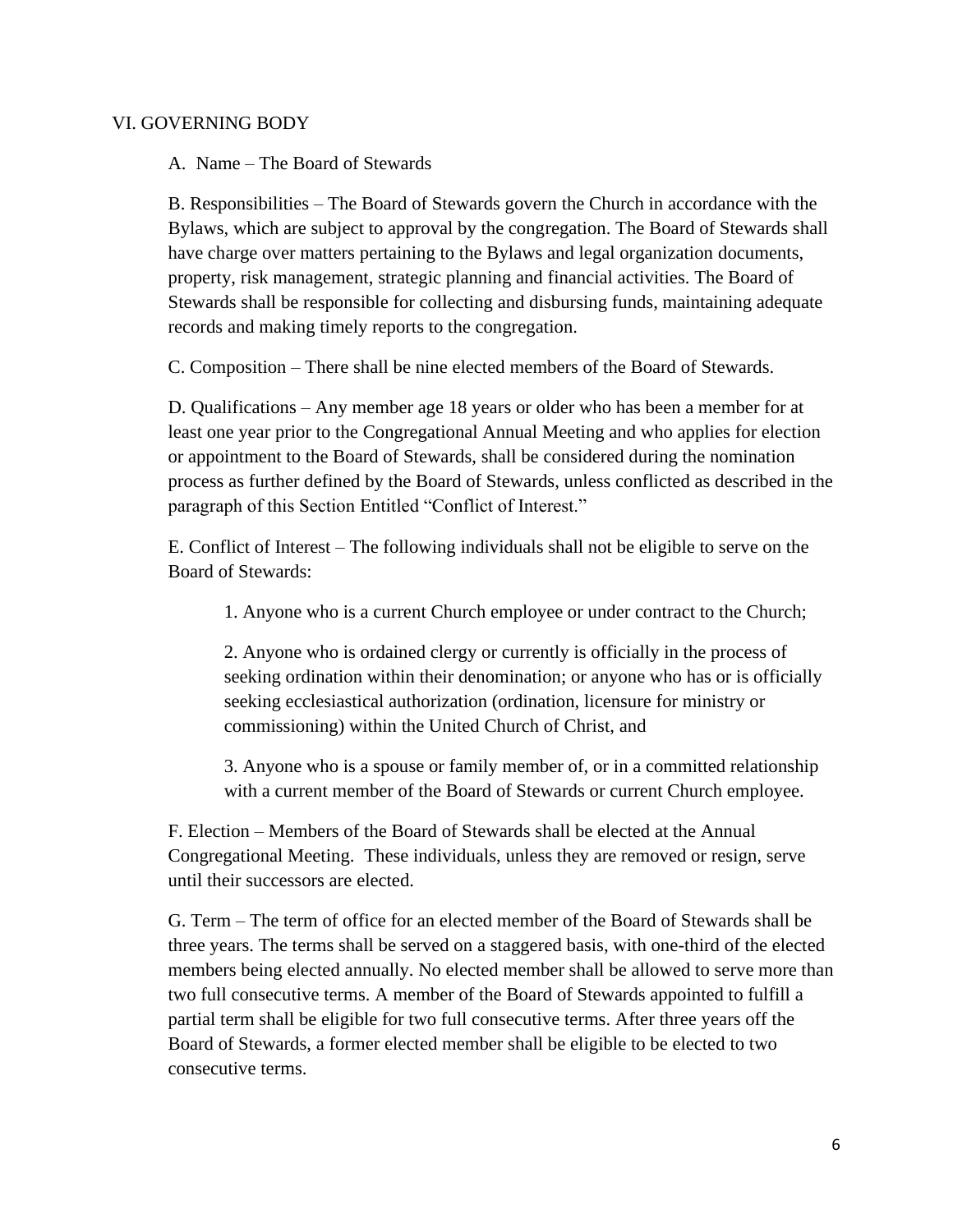H. Meetings – The Board of Stewards shall meet at least quarterly and no fewer than eight times a year. Except for executive sessions, meetings shall be open to members of the Church and others to attend as observers without voice or vote. The Board of Stewards may recognize individuals to participate.

I. Executive Session – The Board of Stewards may convene in executive session to discuss sensitive matters, such as personnel or legal issues. Executive session includes members of the Board, the Senior Pastor and any persons invited to participate. In rare instances, the Board of Stewards may limit executive session to members of the Board only, as determined by the nature of the issue.

J. Meeting Minutes and Reports – Meeting minutes and reports shall be available to Church members, upon request, after they are approved by the Board of Stewards at the subsequent meeting. Any decisions reached between meetings shall be affirmed and noted in the minutes of the next Board of Stewards meeting. Minutes shall include a record of those present and decisions made. A copy of the approved minutes and reports shall become part of the permanent Church records.

K. Quorum – A majority of the Board of Stewards must be present in order to transact business. A member participating by telephone or video-conferencing is deemed present for the purpose of establishing a quorum.

L. Officers – The Officers of the Board of Stewards shall be:

1. Chair – The Chair shall preside over Board of Stewards meetings and shall discharge other such duties appropriate to the office as may be determined by the Board of Stewards.

2. Vice Chair – The Vice Chair shall serve as Chair in the absence, or upon the request, of the Chair and shall discharge other such duties appropriate to the office as may be determined by the Board of Stewards.

3. Secretary – The Secretary shall ensure the maintenance of official correspondence and corporate records, ensure that accurate records are kept of meetings of the Board of Stewards and of the Congregation, receive petitions submitted to the Board of Stewards, and discharge other such duties appropriate to the office as may be determined by the Board of Stewards.

4. Treasurer – The Treasurer shall ensure the preparation and maintenance of financial records, ensure compliance with debt covenants and discharge other such duties appropriate to the office as may be determined by the Board of Stewards.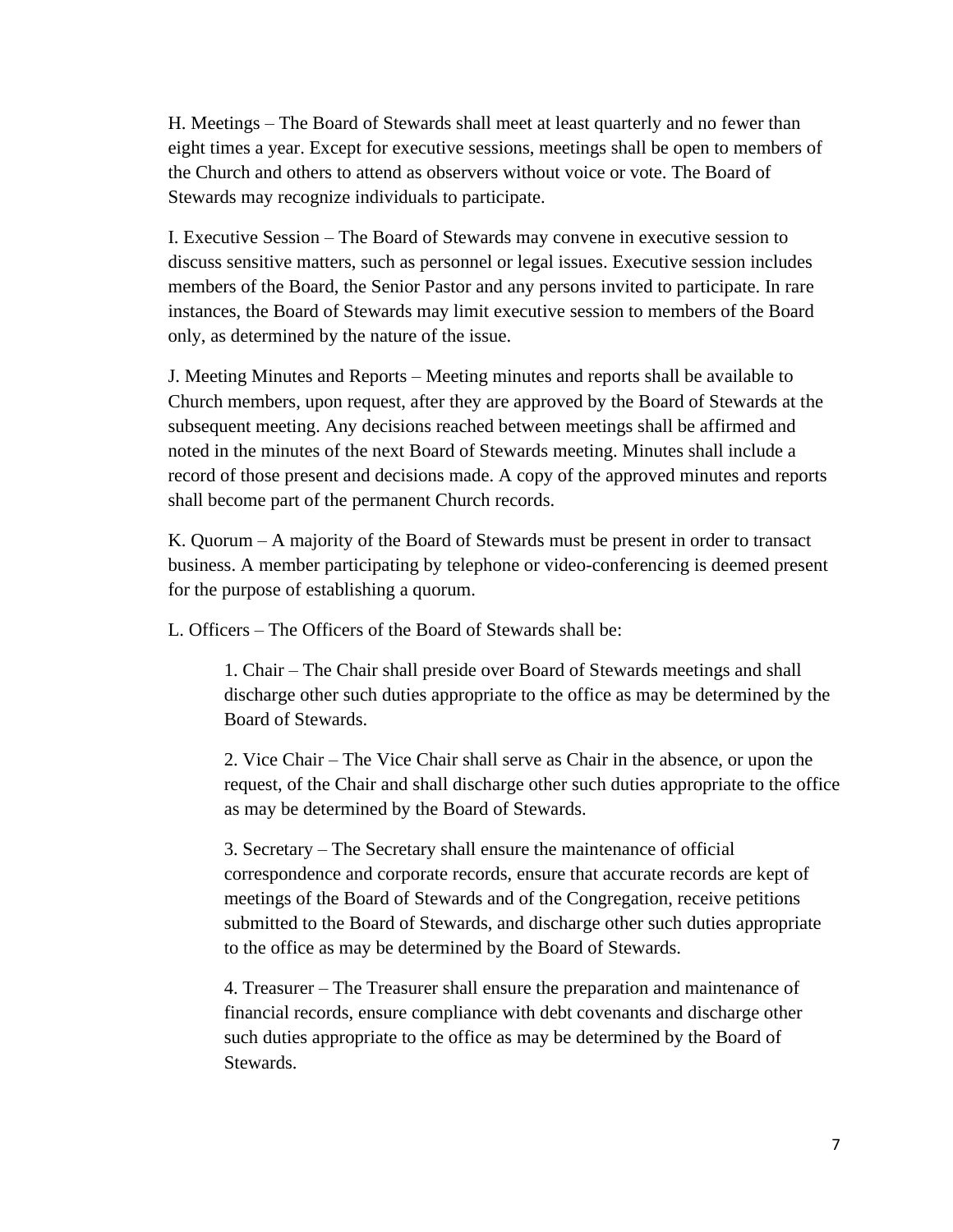a) These duties shall include providing financial reports at each and every regular Board meeting and an annual financial report to the congregation. The financial reports shall include, at a minimum, a Balance Sheet and a Summary of Income and Expense Statement. The financial reports shall be available for review by members of the Church.

b) The Treasurer, upon approval by the Board of Stewards, shall determine appropriate insurance coverages.

c) The Treasurer, upon approval by the Board of Stewards, may open, close and otherwise maintain banking accounts of the Church.

M. Election of Officers – During the first meeting following Board of Stewards elections, the Board of Stewards shall elect individuals from among its elected members to fill the positions of Chair, Vice Chair, Secretary and Treasurer. Voting for such positions shall be held annually.

N. Participation – If a member of the Board of Stewards misses two consecutive regular meetings, each without justifiable cause, or demonstrates habitual neglect by failure to attend or participate in meetings, the Board of Stewards may request the member's resignation at its next regular meeting. Written notice shall be given to the member.

O. Resignation – A member of the Board of Stewards wishing to relinquish his/her position shall submit a resignation, in writing, to the Board of Stewards. The resignation is effective immediately upon acceptance by the Board of Stewards or as specified by the Board of Stewards in its acceptance. The presence of the resigning member is not required at the meeting at which the resignation is received.

P. Removal – The Church shall not condone conduct unbecoming a member of the Board of Stewards, dereliction of duty or breach of confidentiality on the part of any member of the Board of Stewards. For just cause, a member of the Board of Stewards may be removed by either:

1. Board of Stewards – Affirmative votes by seven members of the Board; or

2. Congregational Meeting – Any petition to call a Congregational Meeting for the purpose of removing a member of the Board of Stewards shall be submitted to the Secretary of the Board and be signed by at least five percent (5%) of members eligible to vote. At the Congregational Meeting called for this purpose, a twothirds vote of all votes cast is required to approve this action. The member of the Board of Stewards shall be notified in writing at least 30 days prior to a vote for removal from the Board of Stewards and said writing shall include the reasoning for the considered suspension or revocation. The member shall be provided an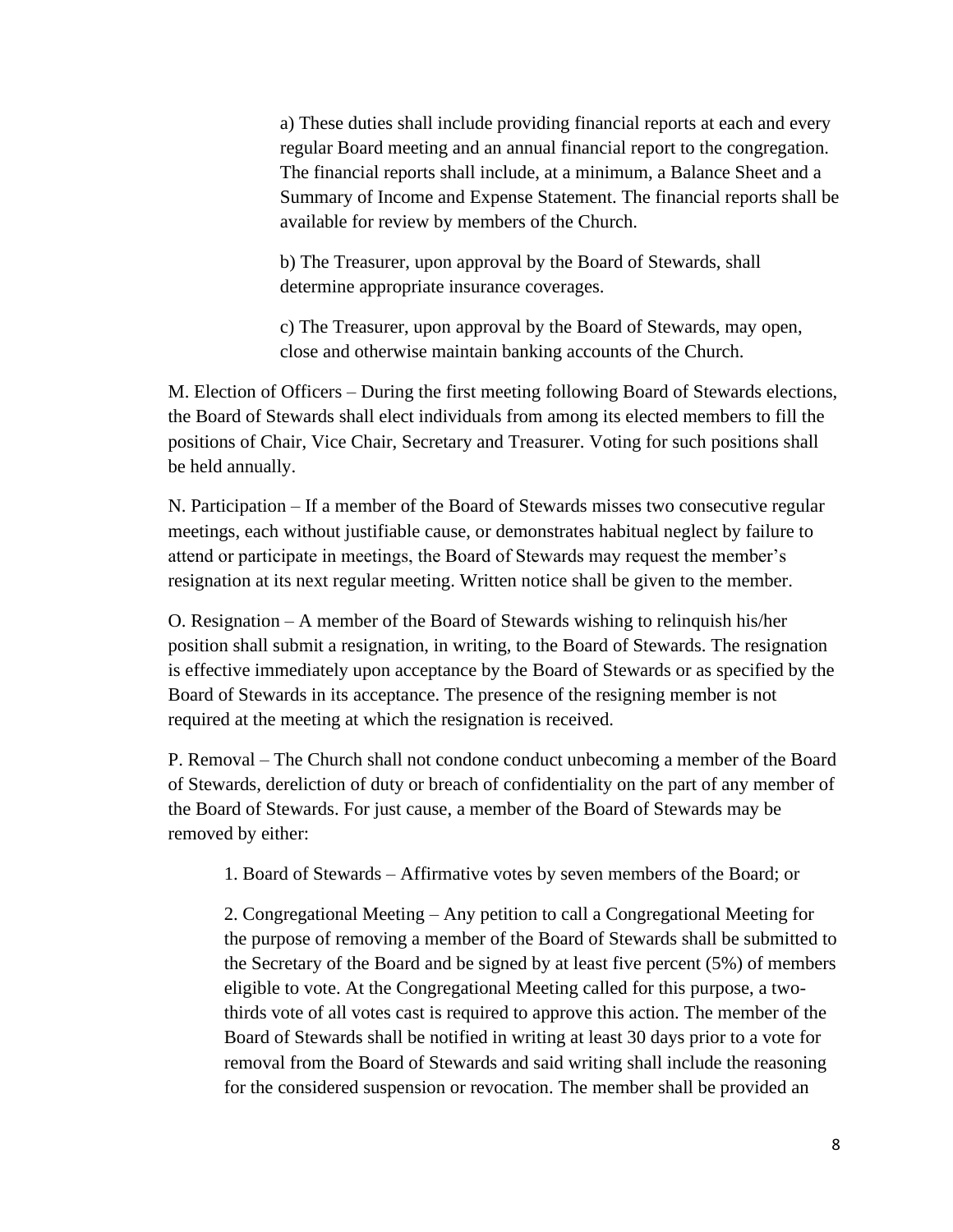opportunity to speak before the Congregation prior to the Congregation voting on the issue of removal.

3. The decision of the Board of Stewards or Congregation, in regards to the removal of Member of the Board of Stewards shall not be subject to appeal.

Q. Vacancies – In the event of a vacancy on the Board of Stewards, the Board of Stewards shall appoint a member to fill the vacancy until the next election.

R. The Board of Stewards is empowered to enact policy and procedures which are not contrary to or prohibited by the provisions of these Bylaws, the Articles of Incorporation, or the Texas Non-Profit Corporation Act.

## VII. COMMITTEES

A. A formal committee structure fosters a stronger culture of self-governance, continuity in lay leadership, and member investment in the Church. Our committee structure is designed to foster communication and diversity in participation. The following Standing Committees shall be maintained to advise and assist the Board of Stewards:

- 1. Development Committee
- 2. Bylaws Committee
- 3. Buildings and Grounds Committee
- 4. Finance Committee
- 5. Congregational Enhancement Committee
- 6. Personnel Committee
- 7. Strategic Planning Committee

B. The Board of Stewards may designate additional committees or other governing or advisory bodies as are necessary, and the duties of any such entity shall be prescribed by the Board of Stewards. The Board of Stewards may dissolve any such entity at any time.

C. The Board of Stewards shall adopt policies and procedures regarding membership requirements of the Standing Committees and any designated committee or other governing or advisory body.

D. Conflicts of Interest:

1. No more than one individual from the same family or committed relationship may serve on the same committee or other governing or advisory body.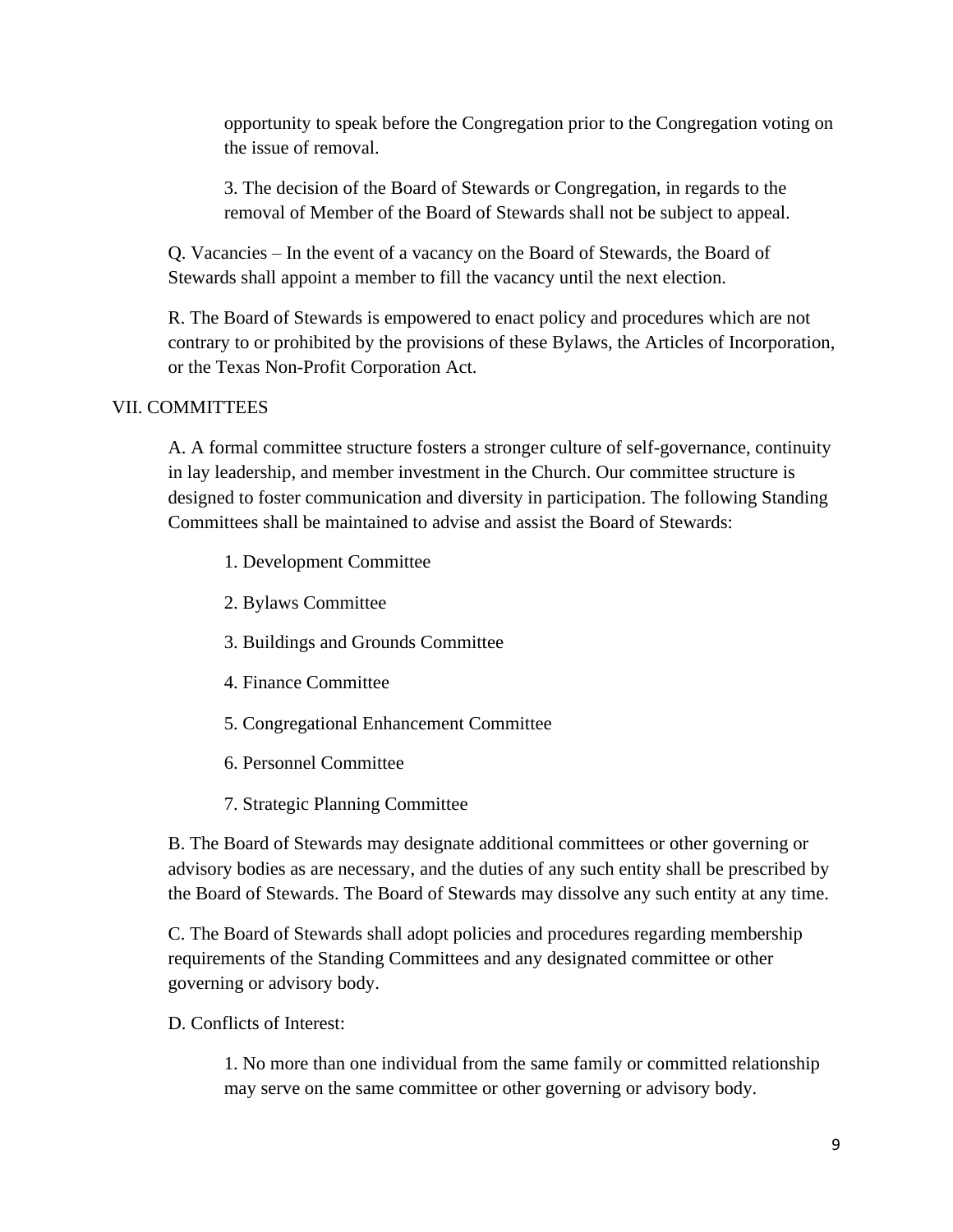2. The following individuals shall not be eligible to serve as Chair of any committee or other advisory body: anyone who is a Church employee, under contract to the Church, or a friend of the Church.

E. Reporting – Reports shall be made to the Board of Stewards by the Standing Committees, and any designated committee or advisory body as requested by the Board of Stewards.

#### VIII. SENIOR PASTOR

A. Responsibilities – The Senior Pastor, who is an ordained clergy person, is accountable to the Board of Stewards. The Senior Pastor provides leadership for the spiritual life of the Church and shall:

1. Act as public spokesperson for the Church, its ministries and community relationships;

2. Have primary responsibility for the proclamation of the Gospel by preaching and by coordinated management of clergy staff and Christian outreach ministries, and for determining the duties of clergy and other ministry leaders;

3. Be responsible for ordering and content of worship services and for determining when those services shall be held; and

4. Collaborate with the Personnel Committee in the hiring, appointing and maintenance of the ministry staff, subject to the funding of positions and approval by the Board of Stewards.

B. Contract – The Board of Stewards shall contract with the Senior Pastor on behalf of the congregation, and shall provide the Senior Pastor with an annual evaluation.

C. Vacancy – In the event of a vacancy in the position of Senior Pastor, the Board of Stewards will develop a process for selecting a Senior Pastor candidate.

1. Election – To be elected, the candidate presented shall receive a two-thirds majority of votes cast by members eligible to vote at a Congregational Meeting. If the Church elects a Senior Pastor who does not hold standing in the United Church of Christ, the Senior Pastor will be required to seek standing from the North Texas Association of the South Central Conference within a contractually determined time period.

2. Interim Pastoral Leader – The Board of Stewards may appoint an Interim Pastoral Leader.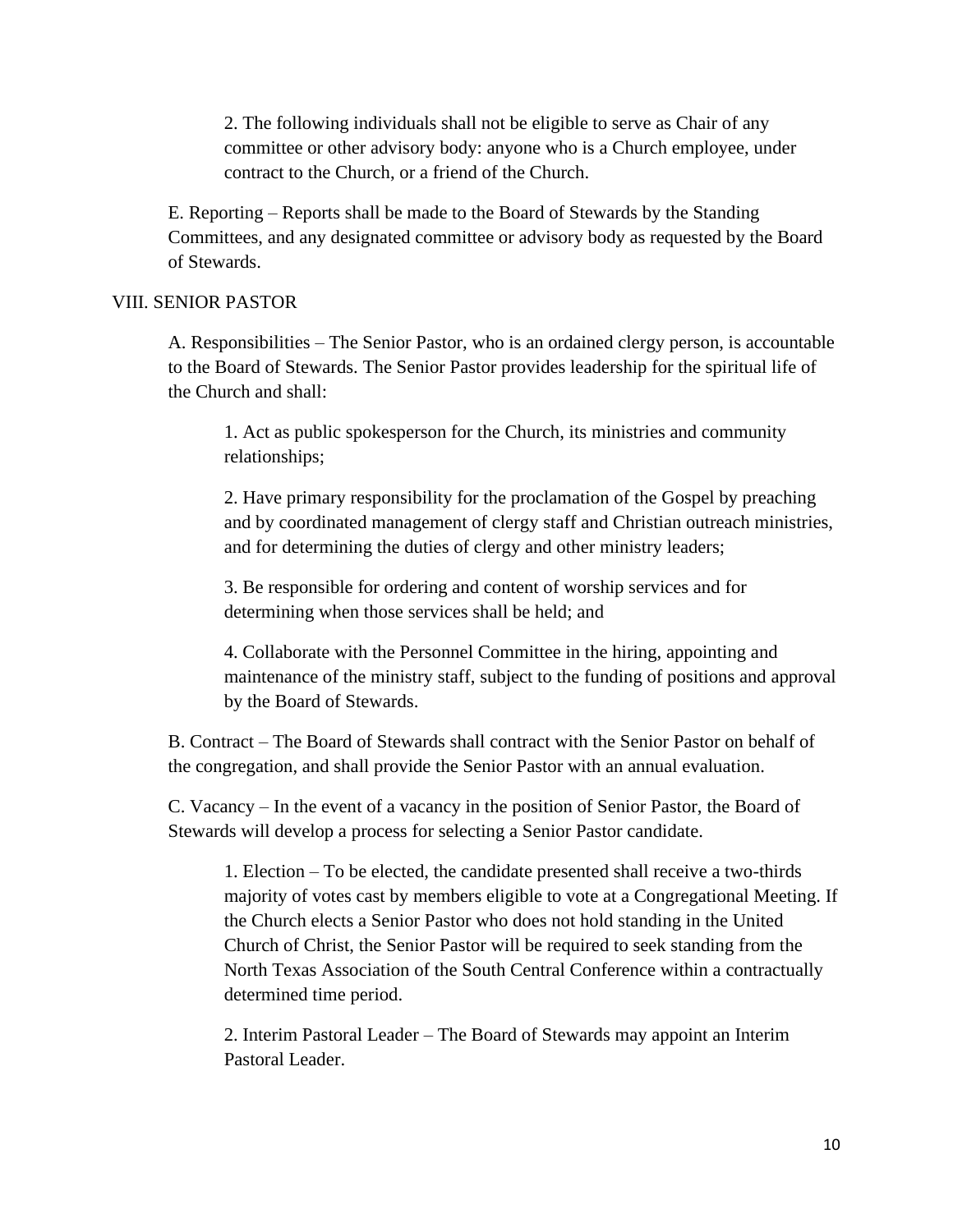D. Conflict Resolution – The Senior Pastor may be removed when irreconcilable differences arise that cannot be resolved through mutual agreement or mediation. The Senior Pastor may be removed by:

1. A vote by the Congregation, pursuant to the following procedures:

a) Petition – Any petition to call a Congregational Meeting for the purpose of removing the Senior Pastor from office must be submitted to the Secretary of the Board and be signed by at least one-fifth of members eligible to vote.

b) Board of Stewards Vote – The Board of Stewards may, by an affirmative vote by six of the members, call a Congregational Meeting for the purpose of removing the Senior Pastor from office.

c) Removal – Removal of the Senior Pastor requires a two-thirds majority of votes cast by members eligible to vote at a Congregational Meeting called for the purpose of removal.

E. Suspension – A vote of six of the Board of Stewards members is required to temporarily suspend the Senior Pastor, which could result in a subsequent vote by the Board to call a Congregational Meeting for the purpose of removing the Senior Pastor from office.

## IX. FINANCES

A. Operations – The Church shall operate in accordance with the Church's "Accounting Procedures Manual."

B. Annual Budget – A budget for the Church's next fiscal year shall be presented to the Board of Stewards for approval prior to the end of each fiscal year. The Church budget may be amended as needed by a two-thirds majority vote of the Board of Stewards.

C. Annual Audit – An annual Audit, or other agreed-upon procedures, of accounts and financial transactions of the Church, including designated funds, shall be prepared by an independent certified public accountant, or by such Committee as may be authorized for this purpose by the Board of Stewards.

D. Bonding – The Church shall procure fidelity bonds for Officers and Stewards, insurance for appropriate staff, Board of Stewards and other individuals who have signature authority or fiduciary responsibility over the Church's bank accounts or other funds.

E. Only the Board of Stewards can enter into a financial agreement for purchase or sale of major assets, debt, mortgage or lien upon the Church and its properties. If such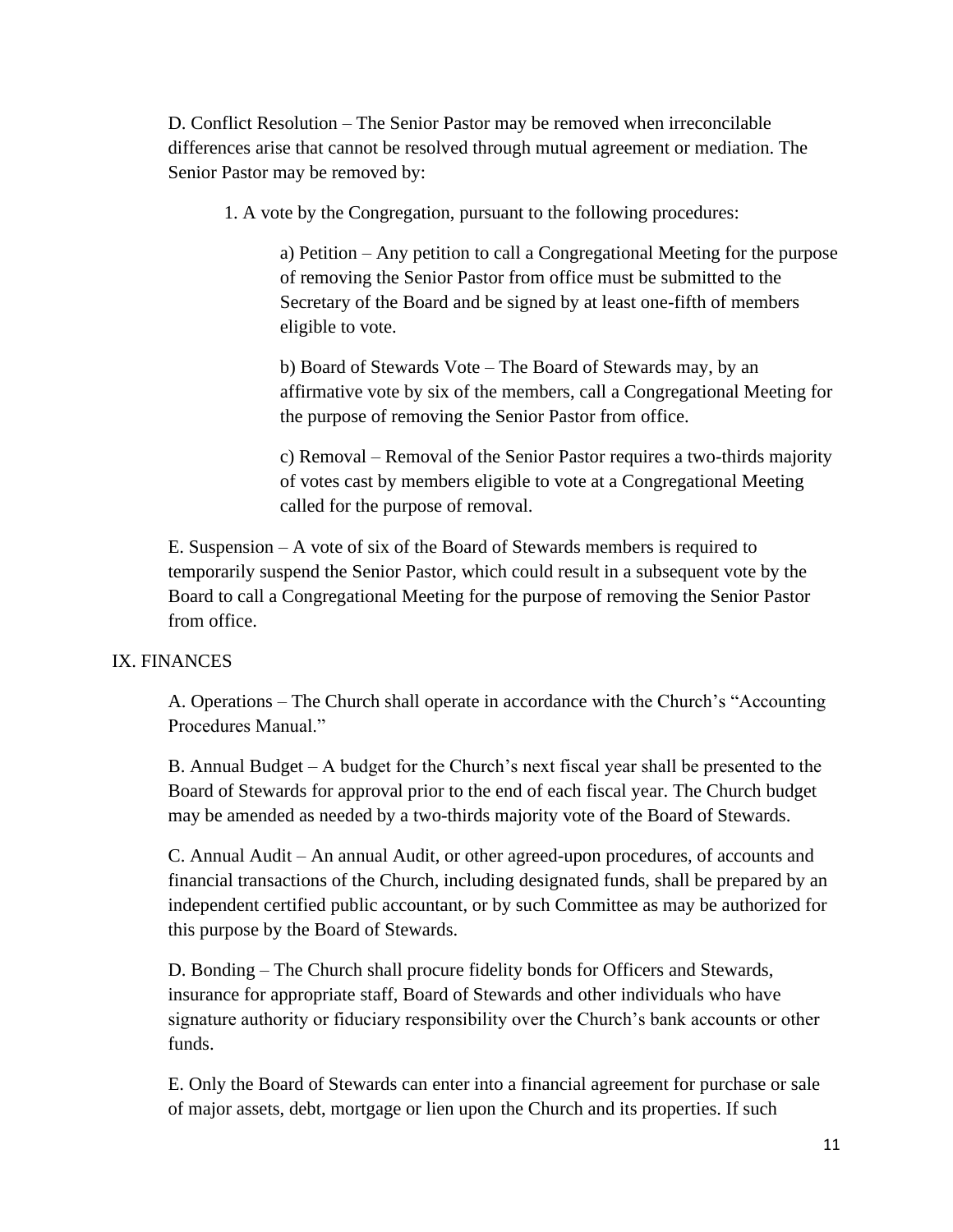agreement exceeds the sum of one fourth of the Church's annual budget, the prospective agreement must be fully disclosed and approved by two thirds of the votes cast by the Congregation in a Congregational Meeting.

F. Indemnification – Present and former employees, or members of the Board of Stewards may be, or may be threatened to be, made a defendant or respondent to suits, actions or proceedings as a result of their employment relationship with the Church, or their holding office as a Steward.

1. To the extent permitted by law, the Church shall indemnify these persons against the liabilities and expenses actually and necessarily incurred in connection with any threatened, pending or completed action, suit or proceeding, whether civil, criminal, administrative, arbitrative or investigative, any appeal in such an action, suit or proceeding and any inquiry or investigation that could lead to such an action, suit or proceeding if, upon a majority vote of the Stewards not involved in the proceedings or upon any other determination permitted by the Texas Nonprofit Corporation Act, it is determined that the present or former employee or Steward:

a) Conducted himself/herself in good faith;

b) Reasonably believed, in the case of conduct in his/her official capacity, that his/her conduct was in the Church's best interest;

c) Reasonably believed, in all other cases, that his/her conduct was at least not opposed to the Church's best interest; and

d) In the case of any criminal proceeding, had no reasonable cause to believe his/her conduct was unlawful; provided, however, that indemnification may not be with respect to matters in which any such individual shall be adjudged to be liable to the Church, or on the basis that personal benefit was improperly received by him/her, whether or not the benefit resulted from action taken in his/her official capacity.

2. It shall be a rebuttable presumption that any such individual did not conduct himself/herself in good faith if the majority of Stewards determine that such liabilities or expenses have arisen from, or are related to, such individual's willful neglect or misconduct, or fraudulent or knowing criminal actions. The Church shall reimburse to any such official named a defendant or a respondent in any proceeding by reason of his/her holding office, reasonable expenses of such suit or proceeding if he/she has been wholly successful, on the merits or otherwise, in defense of such proceeding.